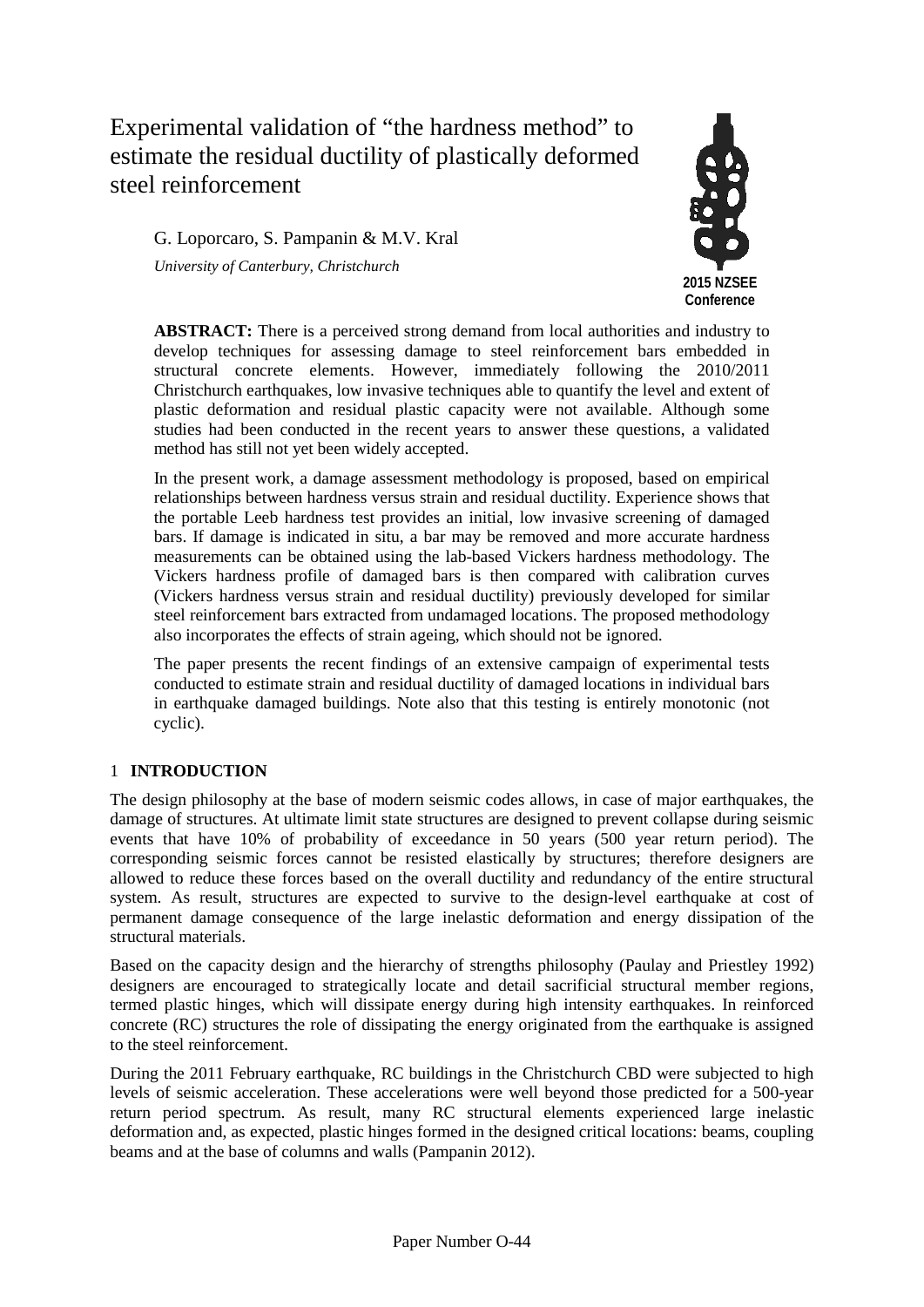The capacity design philosophy was conceived to preserve life safety in case of major earthquakes. Buildings permanently damaged were expected to be demolished (Paulay and Priestley 1992). Therefore, after the 2011 Christchurch event, also because of the lack of knowledge regarding assessment and retrofitting technique of plastic hinges many RC buildings were deemed unrepairable and thus demolished.

During the assessment stage local governments, insurances and private engineering practises required information regarding the reparability of buildings. More specifically, in case of RC structures, information was needed about the damage state of the steel reinforcement. Many questions could not yet be answered, such as "Have the steel bars yielded in correspondence to the concrete cracks?" "How much plastic deformation has the steel bars undergone?" "What is the residual ductility of the damaged bars?"

Relatively little work has been done to develop techniques able to answer those questions, e.g. (Matsumoto 2009). The only viable current method (known as "in situ hardness method") is based on measuring hardness with a Leeb hardness portable device in situ then correlating it to plastic strain based upon laboratory tensile tests. Extensive studies and practical applications have been conducted soon after the Christchurch earthquakes, but the in situ method has not yet been vetted in the open literature, and thus has not been widely accepted. A brief literature review and past applications are provided elsewhere (Loporcaro, Pampanin et al. 2014).

The in situ procedure is structured in several steps: a) structural engineers choose the steel bars on which the test will be conducted; b) the selected bars are exposed for a length of about 500 mm; c) the bar surface is prepared to conduct the hardness test; d) testing locations are identified along the longitudinal section of the bar at the distance of 15 mm; e) six indentations tests are conducted per each hardness location, the average is used to define the longitudinal hardness profile. The hardness profile is then interpreted using laboratory calibration of the hardness vs. stress/strain relationship of undamaged material from the same building. Although pragmatic and relatively low invasive, the Leeb method has relatively large standard deviation in hardness measurements, and has limited dimensional resolution.

The purpose of the Vickers hardness method presented in this paper is to refine the in situ hardness method, and also has the novelty to introduce a new aspect that has not been discussed in previous works: strain ageing. This phenomenon affects many steel types such as NZ Grade 300. The result of strain ageing is a change of mechanical properties (yield stress, tensile strength, elongation and hardness). More information regarding this phenomenon can be found in the open literature (Hall 1951) (Baird 1971) (Erasmus and Pussegoda 1977) (Paulay and Priestley 1992).

# 2 **METHODOLOGY AND APPLICATION TO EARTHQUAKE DAMAGED BUILDINGS**

Four Christchurch CBD buildings of interest were identified as having been damaged in the 2010/2011 earthquakes. It was desired to determine the extent of damage to reinforcing bars in cracked concrete in these buildings. The methodology is illustrated in this paper primarily by example of one building referred to as 'Building A'. The overall methodology of the Vickers hardness method is shown in a flowchart in [Figure 13.](#page-9-0)

# 2.1 **Phase I - In situ Leeb hardness testing**

In Phase I, structural engineers identified 10 locations in each building as having evidence of damage, i.e. cracks in reinforced concrete structural members (see [Fig.](#page-2-0) 1). First, the location of a specific reinforcing bar crossing a crack was determined using electro-magnetic methods. The cover concrete was then removed to expose the steel bar, using mechanical equipment, taking care to prevent further damage to the steel. The steel was typically exposed over a length of approximately 300-500 mm (see [Fig.](#page-2-1) 2). The exposed steel was surface-finished to approximately 120 grit, taking care not to heat the sample, to a level deep enough to remove the bar deformations and create a flat surface approximately 10 mm across the width of the bar. The bar was then marked into a series of 15 mm increments. Within each increment, an average Leeb hardness was obtained from 6 individual measurements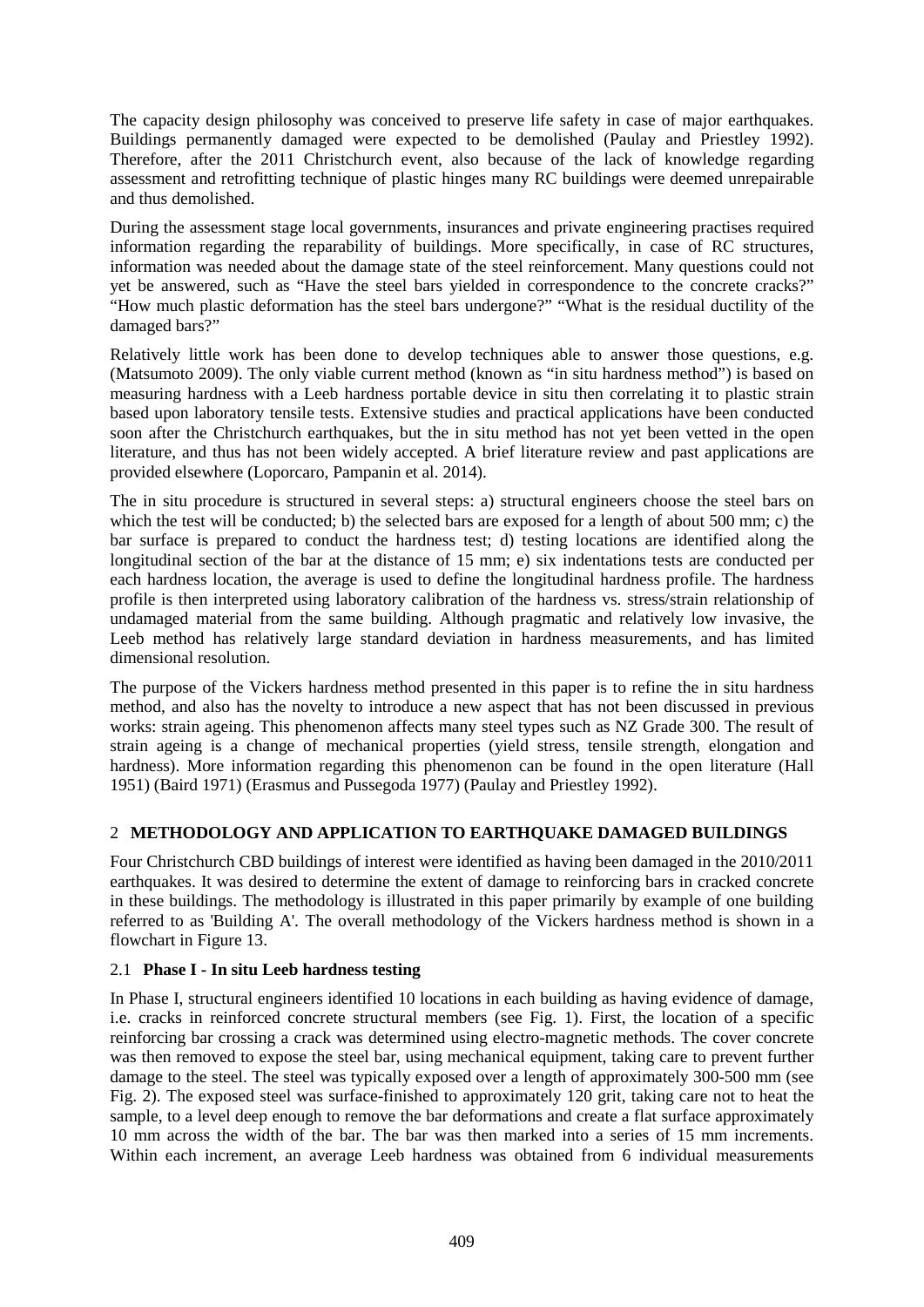taking care that no measurement was taken closer than 2mm from any other measurement. A first screening of the damaged bars was performed on site using a Proceq Equotip 3 Leeb hardness tester [\(Figure 3\)](#page-2-2). A typical Leeb hardness profile from Building A is shown in [Figure 4.](#page-3-0)



**Figure 1. Cracks in a reinforced concrete structural wall.**

<span id="page-2-1"></span><span id="page-2-0"></span>

**Figure 2. Steel reinforcing bar exposed for and prepared for Leeb hardness testing.**

<span id="page-2-2"></span>

**Figure 3. Leeb hardness testing.**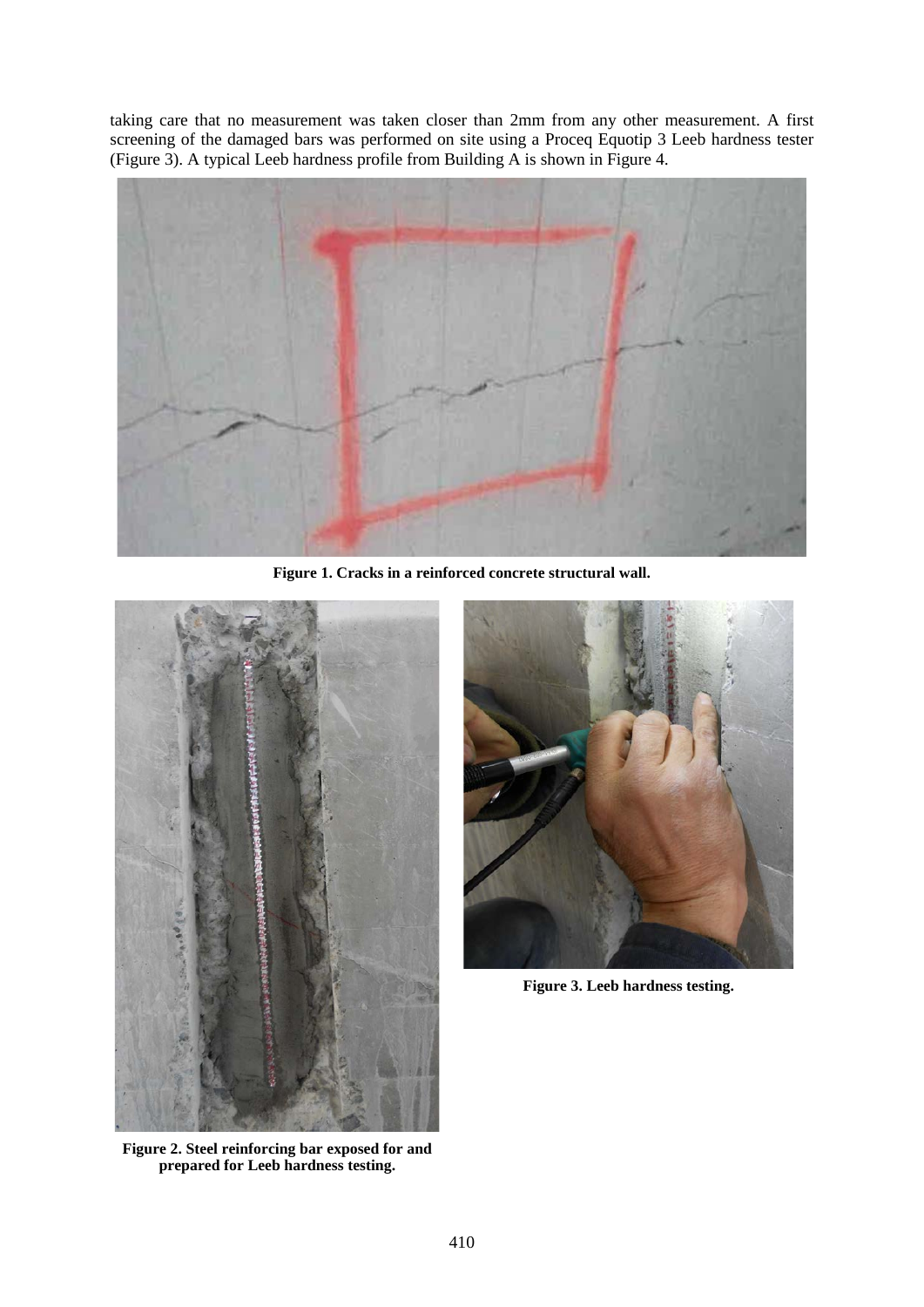

**Figure 4. Typical Leeb hardness profile of a damaged steel reinforcing bar from Building A.**

### <span id="page-3-0"></span>2.2 **Phase II - Calibration Testing**

The fundamental basis of the "Vickers hardness" method is to develop empirical calibration curves for hardness versus strain and hardness versus residual ductility. These are obtained carrying out interrupted monotonic tensile tests and measuring the hardness at each interruption before and after ageing. For each building, undamaged lengths of reinforcing bar were recovered, taking care to obtain the same grade and diameter as the bars in damaged locations.

Twenty-one undamaged specimens were machined to a "dog-bone" shape with a gauge length of 50 mm from the un-damaged steel bars [\(Figure 5\)](#page-3-1). Geometry and samples dimensions were defined based on the ASTM Standard E8/E8M –  $11<sup>ε1</sup>$  (ASTM 2011a). The surface of the samples was then sequentially ground using silicon carbide grinding papers up to 600 grit to remove residuals of the machining preparation, to facilitate the hardness reading and reduce the errors due to the optical measurement of the indentations.



**Figure 5. "Dog-bone" steel specimen samples.**

<span id="page-3-1"></span>For each building, three samples were used to obtain the unstrained, unaged baseline mechanical properties: stress – strain curve, upper yield stress (YS), ultimate tensile stress (UTS) and strain at UTS. Five pre-strain limits of 0.01, 0.02, 0.03, 0.04, 0.05 mm/mm were selected with three samples for each pre-strain level). A further calibration point at 0.10 mm/mm strain was performed to confirm that the hardness vs strain calibration could be extrapolated beyond 0.05 mm/mm if required.

Tensile tests were all performed with a MTS 810 with 100kN load capacity using an MTS 25 mm gauge length extensometer capable of 12.5 mm travel in tension. Baseline tensile properties are presented in [Table 1](#page-4-0) and see [Figure 6.](#page-4-1) In addition, ten baseline hardness were performed on these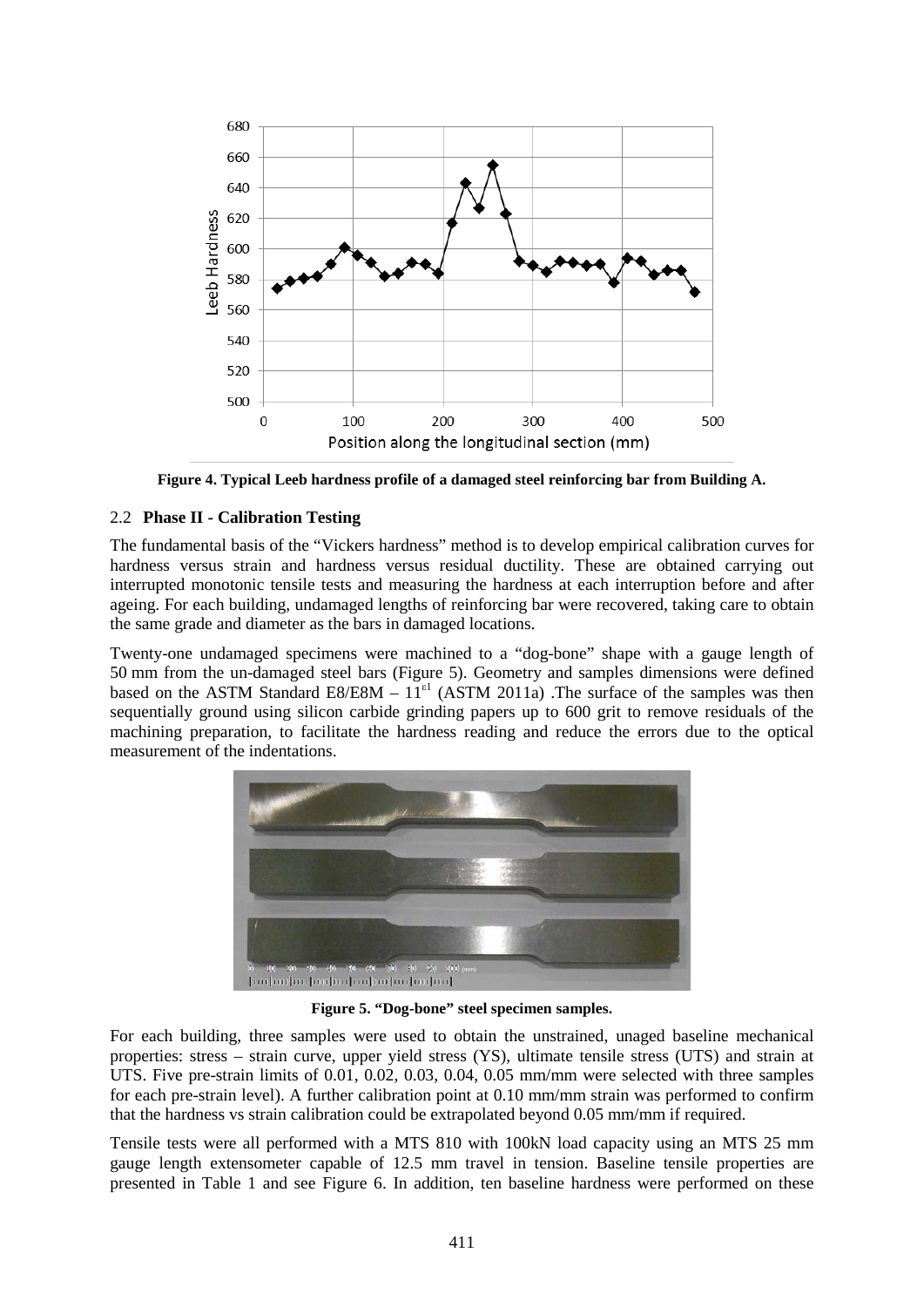three samples, as well as three indentations on each sample destined for pre-straining in order to obtain a hardness baseline. The average baseline hardness was 153 HV (Vickers Hardness) with standard deviation (S.D.) of 3.29 HV.

Knowing the benchmark mechanical properties, hardness versus strain calibration curves were developed. The first calibration curve, relative to the "un-aged" steel, was obtained pre-straining the samples up to the aforementioned pre-strain and measuring the hardness immediately after. Note that, during the pre-straining phase, the software controlling the MTS machine was set to stop at the abovementioned strain limits. The elastic recovery during the unloading phase was considered negligible. In addition, it was believed more convenient to use engineering strain instead of true strain.

<span id="page-4-0"></span>

| Sample Building | <b>Yield strength</b><br>(MPa) | Ultimate tensile strength<br>(MPa) | <b>Uniform Elongation</b><br>$\textbf{(mm/mm)}$ |
|-----------------|--------------------------------|------------------------------------|-------------------------------------------------|
| A               | 401                            | 501                                | 0.205                                           |
| A               | 404                            | 504                                | 0.203                                           |
|                 | 392                            | 506                                | 0.204                                           |

For each pre-strained sample, 10 hardness measurements at 4 mm spacing were made. To investigate the strain ageing effect, an accelerated ageing process was adopted. Strained samples were immersed in boiling water (100ºC) for four hours, which is intended to simulate the effect of ageing steel at 15ºC for one year (Hundy 1954). The accelerated ageing procedure was also specified in the superseded NZS 3402:1989 standard (Steel bars for the reinforcement of concrete) (NZS 1989).

After artificial ageing, the pre-strained samples were hardness tested again. Finally, the samples were tensile tested up to failure to determine the basic mechanical properties: YS, UTS and strain at UTS. The outcome of this initial phase of the experiment was: a) hardness versus plastic strain calibration curve [\(Fig. 7\)](#page-5-0) and b) residual plastic capacity versus hardness curve [\(Fig. 8\)](#page-5-1). Note that the 'residual plastic capacity' is the strain at UTS for the strain aged samples as a percentage of the original strain at UTS. These calibration curves were used to quantify the permanent plastic deformation and the predicted remaining ductility of the damaged bars.



<span id="page-4-1"></span>**Figure 6. Sample tensile stress-strain curves for baseline materials, 0.03 mm/mm pre-strain and age and 0.10 mm/mm pre-strain & age.**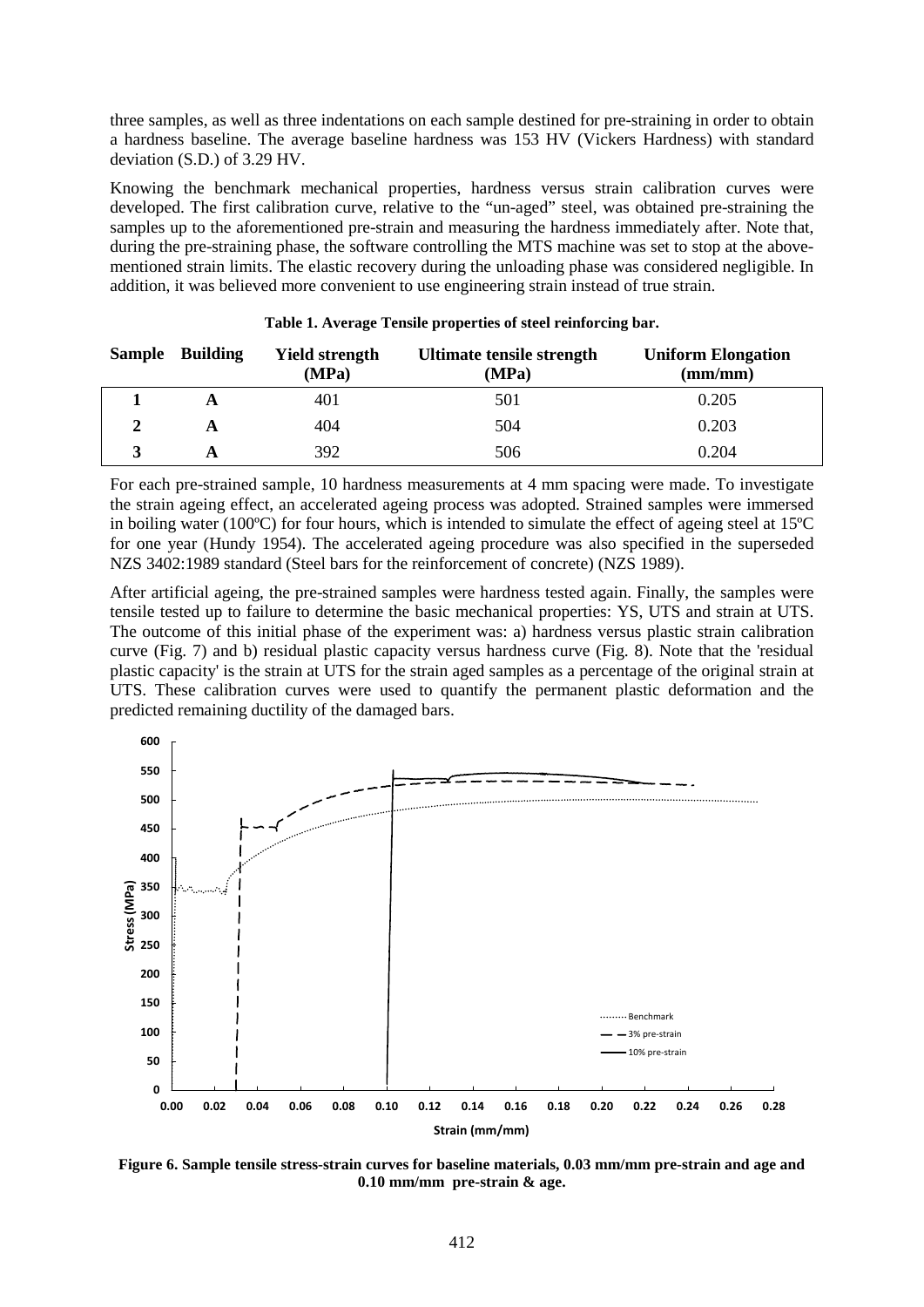

<span id="page-5-0"></span>**Figure 7. Hardness versus pre-strain calibration curve for the un-damaged steel re-bar obtained from building A.**



<span id="page-5-1"></span>**Figure 8. Remaining ductility versus Vickers hardness calibration curve for the un-damaged steel re-bar obtained from building A.**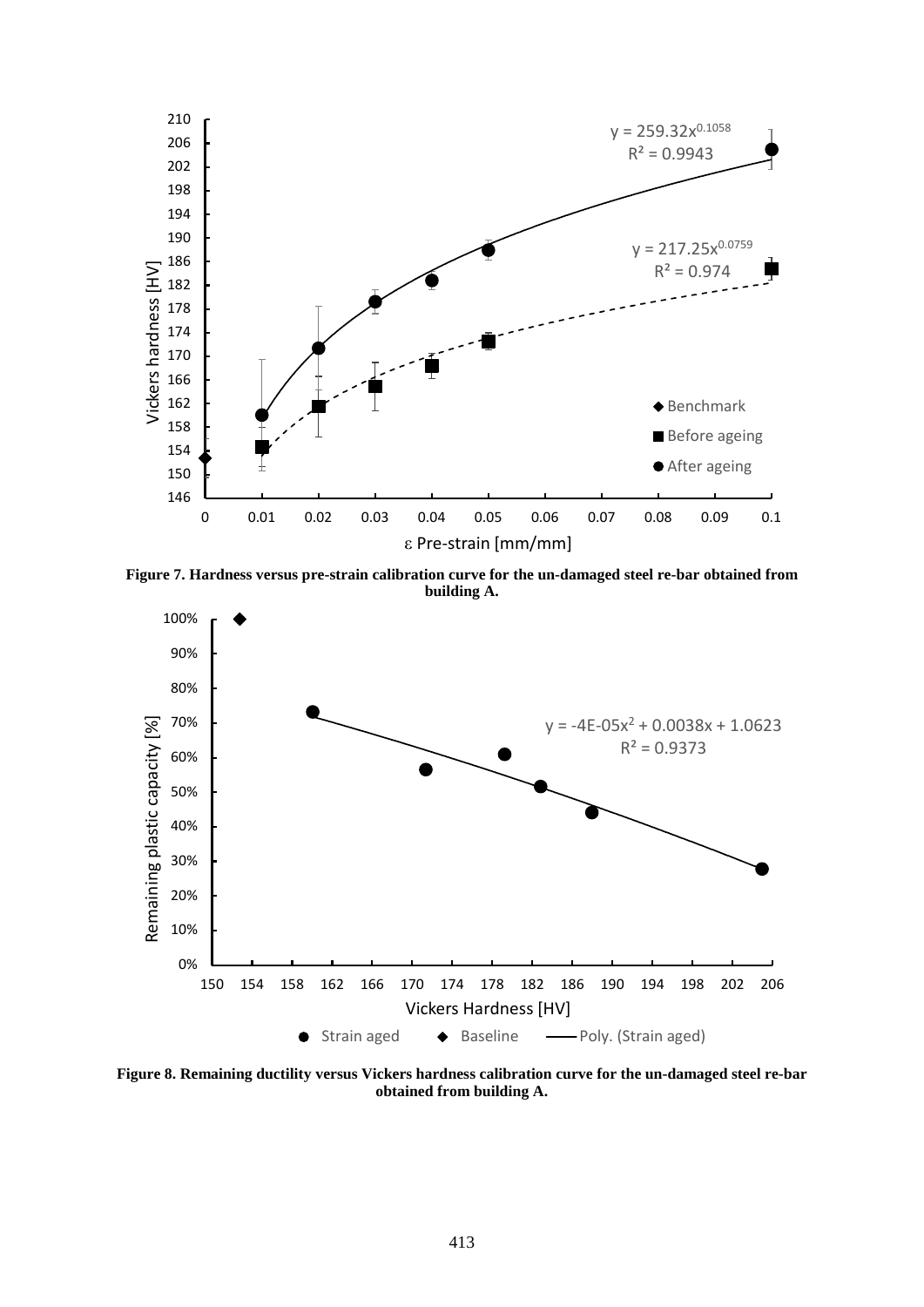#### 2.3 **Phase III – Vickers Hardness Testing and Damage Assessment**

In Phase 3, the 4 bars that showed the greatest increase in Leeb hardness along the longitudinal section were removed from the building and brought to the University of Canterbury laboratories for further testing. It was first required to cut the entire bars as received into 120-150mm lengths to allow for surface preparation. Two opposite sides of each bar section surface were ground flat and parallel (oriented 90 degrees to the Leeb hardness surface) using a water cooled grinder, sequentially ground to 600 grit using silicon carbide papers, and then finally polished to a 9-micron finish. Hardness measurements were conducted along the longitudinal section of the steel bar at 2 mm spacings. A typical Vickers hardness profile (ASTM 2011b) of Building A is shown in [Figure 9,](#page-6-0) which exhibited two peaks corresponding at hardness values of 192 and 204.



**Figure 9. Hardness longitudinal profile of the damaged re-bar obtained from building A.**

<span id="page-6-0"></span>Based on the calibration curves produced [\(Fig. 7](#page-5-0) and [Fig.](#page-5-1) 8) and the maximum hardness of 204, the bar in the most damaged location had undergone approximately 0.10 mm/mm plastic strain and the residual plastic capacity predicted at that location would be reduced to approximately 28% of the original capacity (i.e. reduced from 0.20 mm/mm to 0.06 mm/mm). On the other hand, the lower yield stress of the steel in the damaged location has increased from ~325MPa to ~430 MPa.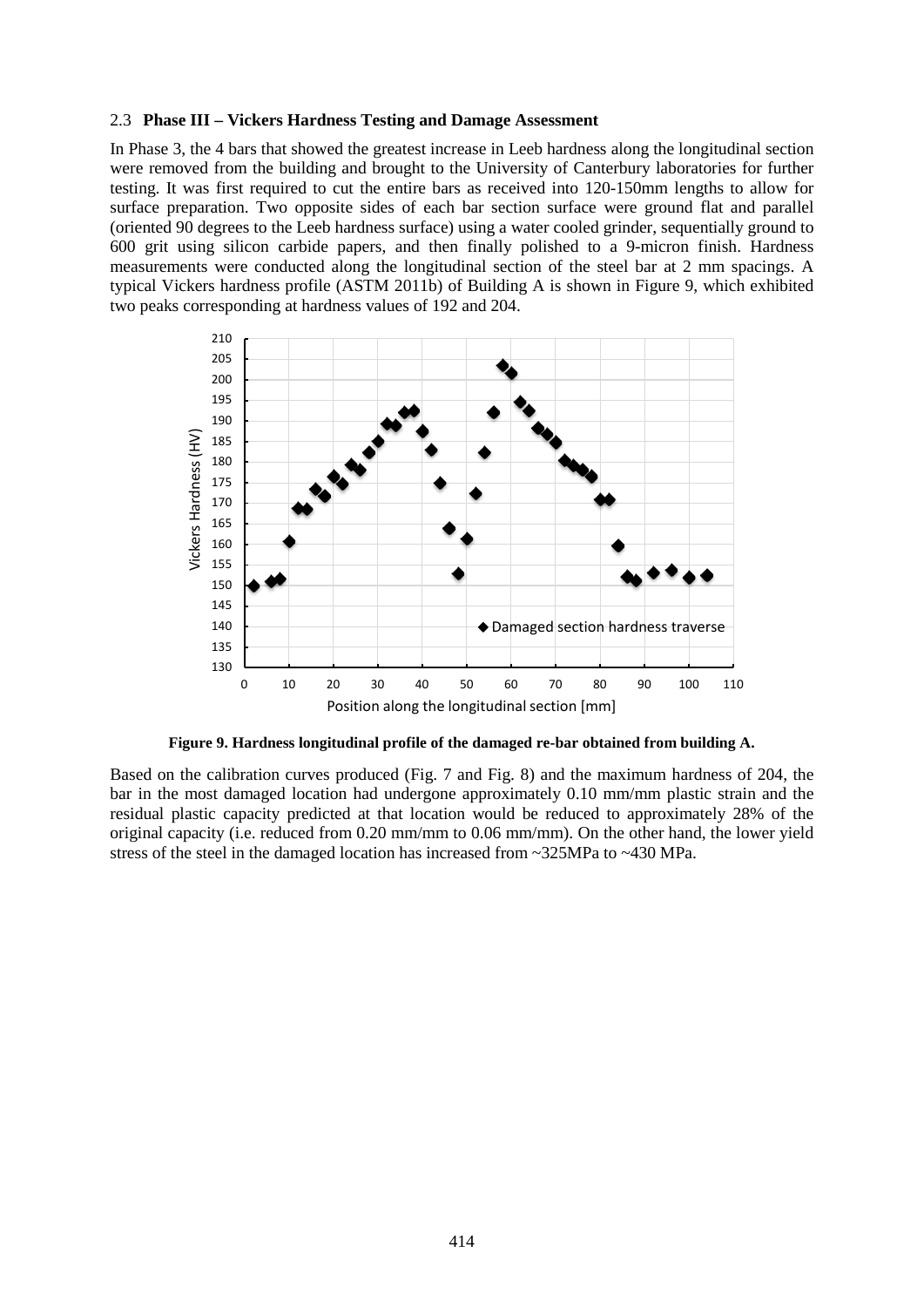

**Figure 10. Tensile testing of the damaged steel re-bar, the extensometer gauge length is meauring the strain in the damaged location.**

<span id="page-7-0"></span>Finally, to verify that predicted residual plastic capacity was correct, the damaged bar was machined for tensile testing. The extensometer was located within the damaged area so to measure the mechanical properties on that location (see [Fig.](#page-7-0) 10) and the specimen was tensile tested (see results in [Fig.](#page-8-0) 12). The strain at UTS of the damaged re-bars found during the test over the entire extensometer gauge length was of 0.067 mm/mm, similar to the prediction via the hardness calibration. As expected during the tensile test the damaged specimen started to neck in correspondence to the "valley" location (position 45-55 mm, [Fig.](#page-6-0) 9) where the hardness and yield strength were lower. Furthermore, observation of the specimen post-test indicated that the location of highest hardness the bar seemed not to have deformed at all (see [Fig.](#page-7-1) 11). In fact, the bar in the most damaged location (where the hardness was the highest) has a yield stress of 500 MPa, and most likely remained elastic during the tensile test.



**Figure 11. The damaged samples after the final tensile test, the neck region corresponds to the area where the hardness was lower.**

<span id="page-7-1"></span>The hardness measurements, supported by the results of the tensile test, demonstrated that the material no longer has uniform mechanical properties. Yield stress, ultimate tensile stress and ductility varied substantially along the longitudinal section. It can be deduced that the regions of steel with higher hardness are "protected" from further damage because their yield stress is higher than adjacent regions. However, the material has lost ductility over the length containing the damage. If further plastic capacity is not made available by further debonding from the concrete, then further elongation will be limited.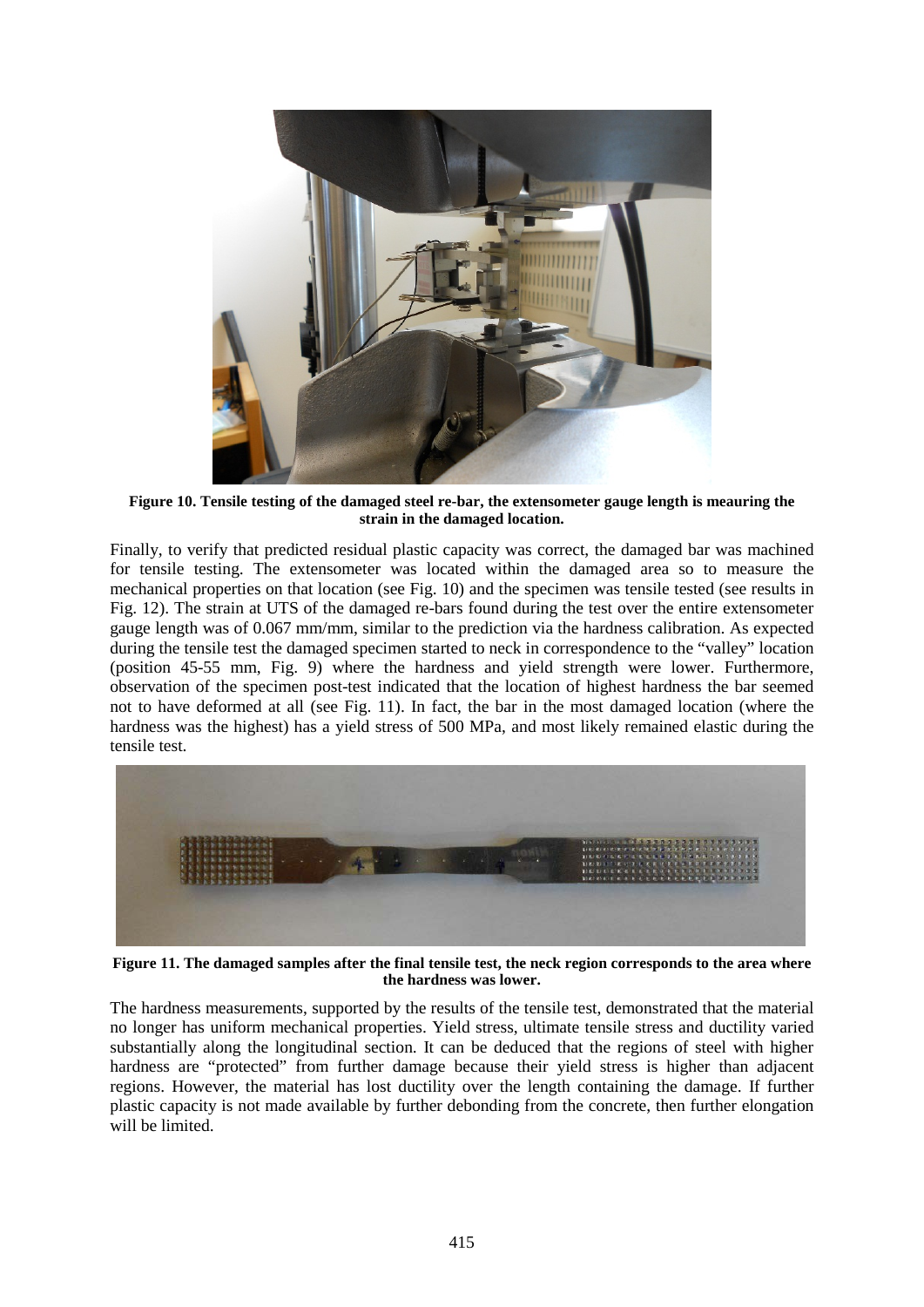

<span id="page-8-0"></span>**Figure 12. Stress-strain curve of the damaged steel re-bar.**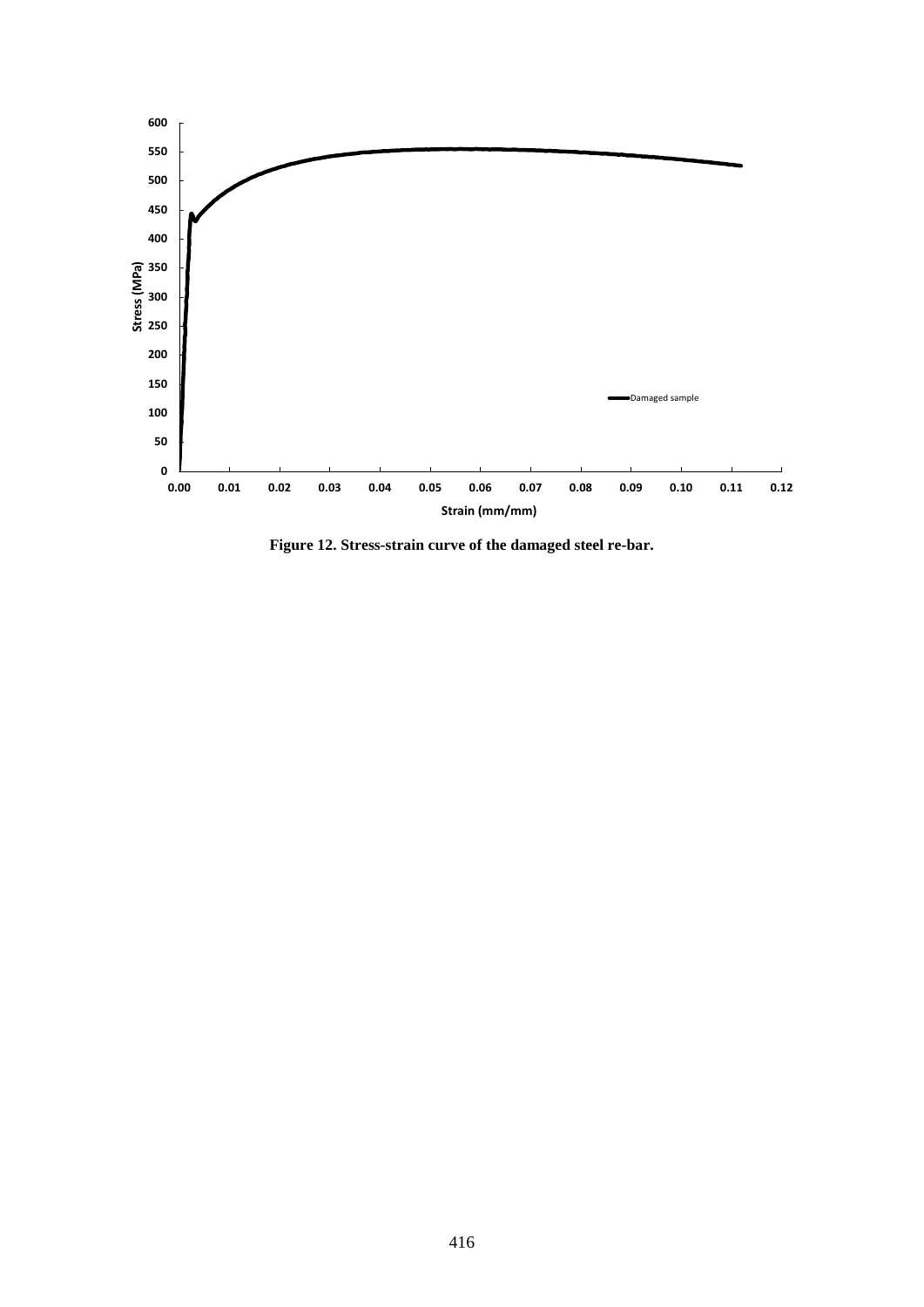

**Figure 13. Flowchart of the overall methodology.**

#### <span id="page-9-0"></span>3 **SUMMARY AND CONCLUSIONS**

The experimental testing campaign presented in this paper was carried out to verify the feasibility and potential of the "Vickers hardness method" intended to be a tool integrated with the "in-situ" Leeb hardness test. The Vickers hardness method aims to provide more accurate results, better insight about the mechanical properties of the damaged steel bars, and takes strain ageing into account. The results obtained in the bars obtained from the Christchurch CBD buildings showed a good agreement between predicted and effective residual ductility. The Vickers hardness method is therefore a reliable tool to provide accurate information regarding the damage of steel re-bars.

#### 4 **ACKNOWLEDGEMENTS**

The authors would like to express their gratitude to the Natural Hazards Research Platform for the financial support, Pacific Steel for providing the steel used in this research and Holmes Solutions for the collaboration. We also acknowledge the many helpful discussions with Emeritus Professor Les Erasmus.